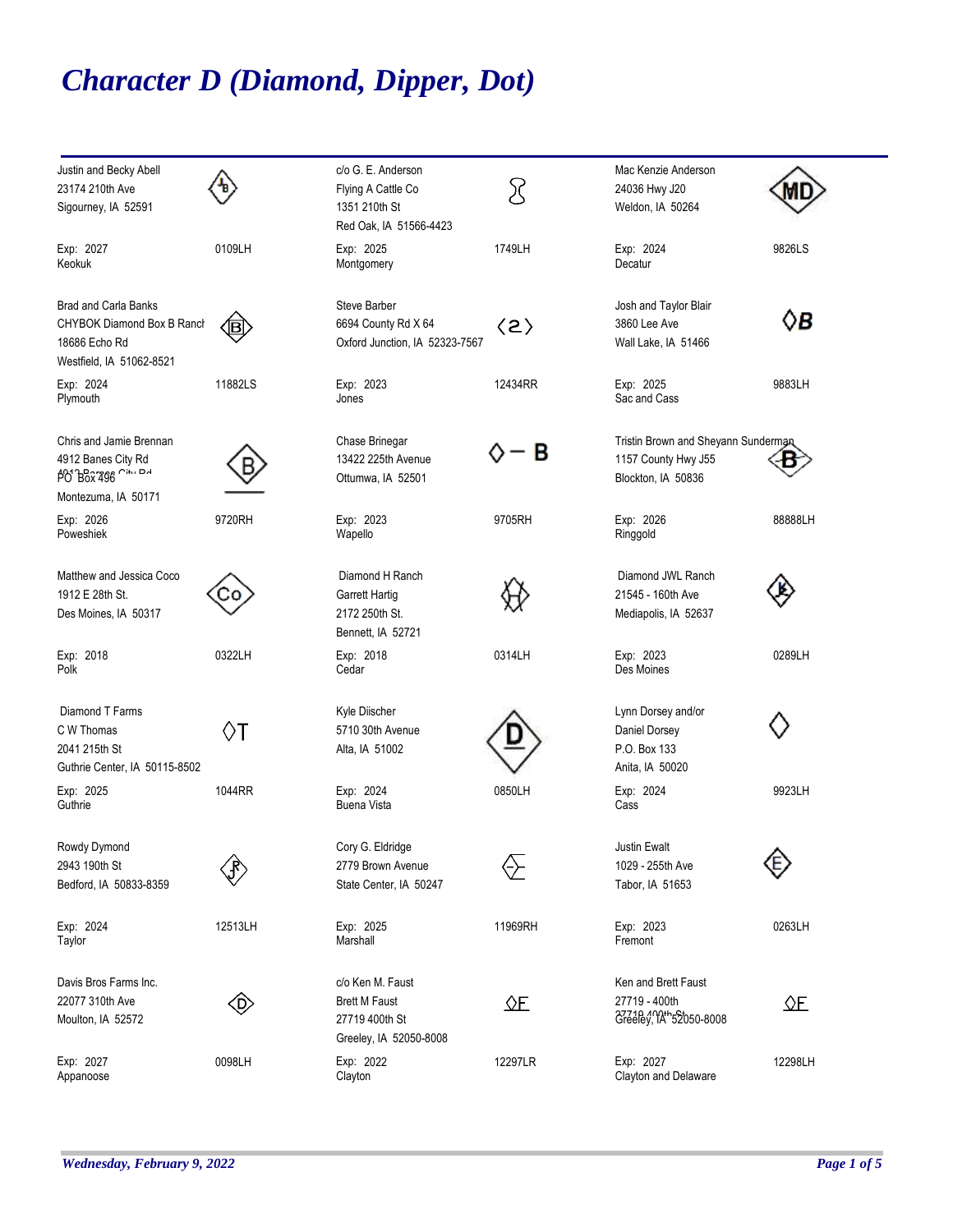| Thomas V. Fry            |         | William N. Gappa         |         | <b>Rick Gates</b>            |                                 |
|--------------------------|---------|--------------------------|---------|------------------------------|---------------------------------|
| 31920 Timber Ridge Trail |         | 3899 420th St            | $\,<$   | 1243 LL Ave                  | $\scriptstyle\mathtt{\sim_{D}}$ |
| Waukee, IA 50263-8132    |         | Ayrshire, IA 50515-8530  |         | Marengo, IA 52301-8740       |                                 |
|                          |         |                          |         |                              |                                 |
| Exp: 2022                | 9695LH  | Exp: 2025                | 10809LS | Exp: 2025                    | 10846LH                         |
| Dallas                   |         | Clay, Palo Alto          |         | lowa                         |                                 |
|                          |         | Colene Greubel & Sons    |         |                              |                                 |
| Nick Gray                |         |                          |         | Colene Greubel & Sons        |                                 |
| 3268 110th Street        |         | 2391 30th PI             | လ<br>၁  | 2391 30th PI                 | $\frac{\Diamond}{\partial}$     |
| Villisca, IA 50864       |         | Lacona, IA 50139-8513    |         | Lacona, IA 50139-8513        |                                 |
| Exp: 2023                | 6553LH  | Exp: 2025                | 6485LH  | Exp: 2025                    | 8536LS                          |
| Adams, Page & Montgomery |         | Lucas, Marion            |         | Lucas, Marion                |                                 |
|                          |         |                          |         |                              |                                 |
| Colene Greubel & Sons    |         | Craig & Harley Griffieon |         | Nancy J. Groves              |                                 |
| 2391 30th PI             | ပို     | 11655 NE 6th St          | ⊲       | 5732 River Road              |                                 |
| Lacona, IA 50139-8513    |         | Ankeny, IA 50023-9136    |         | Cherokee, IA 51012           |                                 |
| Exp: 2025                | 8535LR  | Exp: 2024                | 7908LS  | Exp: 2025                    | 3376LH                          |
| Lucas, Marion            |         | Decatur, Polk            |         | Cherokee                     |                                 |
|                          |         |                          |         |                              |                                 |
| Zebulon A. Guinn         |         | Daniel Harris            |         | Doug Hoksbergen              |                                 |
| 506 West 1st             |         | 1965 Warren Ave          |         | 2351 Vermont ST              | 0-н                             |
| Moulton, IA 52572        |         | Prole, IA 50229          |         | Bussey, IA 50044             |                                 |
| Exp: 2023                | 0209LH  | Exp: 2026                | 9559LH  | Exp: 2024                    | 12467LH                         |
| Appanoose                |         |                          |         | Marion                       |                                 |
| Drake Hook               |         | Michael Horstman         |         |                              |                                 |
|                          | υ       |                          |         | Skyler & Tiffany Howard      |                                 |
| 1262 Kirkwood Road       |         | 7229 32nd Ave.           | ₩       | 31266 285th St               |                                 |
| Humeston, IA 50123       |         | Atkins, IA 52206         |         | Pulaski, IA 52584            |                                 |
| Exp: 2024                | 11691RH | Exp: 2026                | 11030RH | Exp: 2024                    | 9831LH                          |
| Wayne                    |         | Benton and Linn          |         | Davis                        |                                 |
| Timothy J. Hoy           |         | Les Irving               |         | Michael Ray or Betty Jackson |                                 |
| 3689 210th St            |         | 51801 160th Ave          |         | 1211 Kansas St               |                                 |
|                          |         |                          | ٥I      |                              | $\cdot$ J $\cdot$               |
| Anthon, IA 51004-8012    |         | Chariton, IA 50049-8581  |         | Murray, IA 50174-8054        |                                 |
| Exp: 2027                | 10376LH | Exp: 2024                | 9968LH  | Exp: 2025                    | 1608LH                          |
| Woodbury, Cherokee       |         | Lucas                    |         | Clarke                       |                                 |
| Bradley D. Jalas         |         | Roger James              |         | Roger James                  |                                 |
| 4663 Nest Ave            | $>\lt$  | 29495 302nd Ave          |         | 29495 - 302nd Ave            |                                 |
|                          |         |                          |         |                              |                                 |
| Granville, IA 51022-7541 |         | Lineville, IA 50147-1013 |         | Lineville, IA 50147          |                                 |
| Exp: 2024                | 11368RH | Exp: 2025                | 10069RH | Exp: 2023                    | 10501LH                         |
| O'Brien                  |         | Decatur                  |         | Decatur                      |                                 |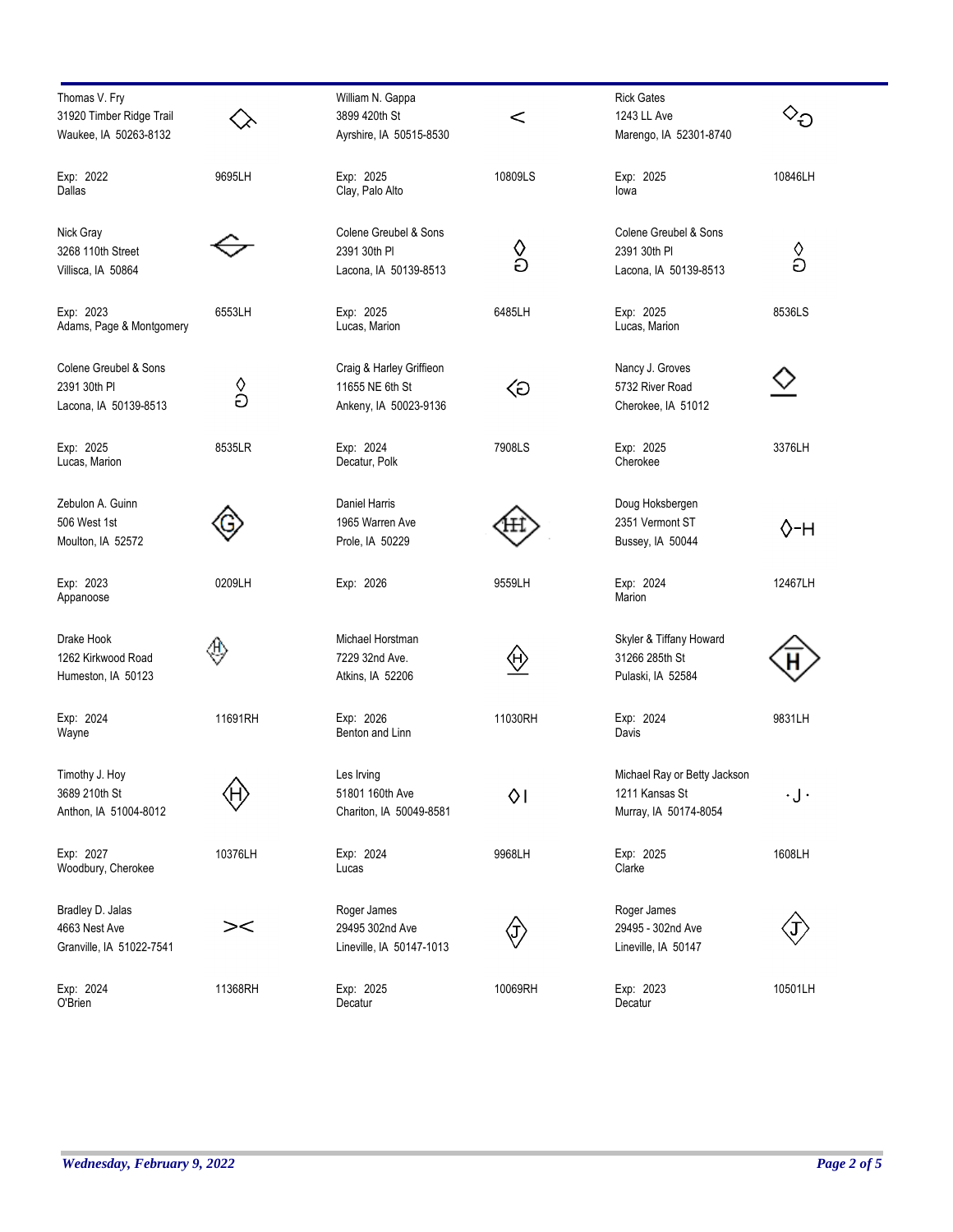| Jason & Mavis Johnson<br>J M Cattle Company<br>725 Howard St<br>Aplington, IA 50604-1044 |                      | Don Karwal<br>Karwal Farms Inc<br>2886 120th St<br>Elliott, IA 51532-5015                        | PK                            | Randolph L. Kernen<br>31391 250th St<br>Glidden, IA 51443                                                     |                               |
|------------------------------------------------------------------------------------------|----------------------|--------------------------------------------------------------------------------------------------|-------------------------------|---------------------------------------------------------------------------------------------------------------|-------------------------------|
| Exp: 2026<br>Butler, Grundy                                                              | 10995LR              | Exp: 2025<br>Cass, Montgomery, Taylor                                                            | 9411RH                        | Exp: 2026<br>Carroll                                                                                          | 11024RH                       |
| Jeremy C. Ketelsen<br>3807 Toddville Road<br>Toddville, IA 52341                         |                      | Robert L. Keuning<br>8817 W 62nd St S<br>Monroe, IA 50170-8578                                   | ᡐ᠇                            | Charles R. Kluver<br>12906 Jones St<br>Omaha, NE 68154-2969                                                   |                               |
| Exp: 2023<br>Linn                                                                        | 9664LS               | Exp: 2023<br>Jasper                                                                              | 9162RH                        | Exp: 2022<br>Audubon                                                                                          | 9621RH                        |
| Kody & Kaitlyn Kokemiller<br>1610 304th Lane<br>Madrid, IA 50156                         |                      | Shirley R. Kratoska<br>Diamond K Acres<br>3006 Prairie Duchien Rd NE<br>lowa City, IA 52240-7814 | 《K                            | Shirley R. Kratoska<br>Diamond K Acres<br>3006 Prairie Du Chien Rd NE<br>lowa City, IA 52240-7814             | K)                            |
| Exp: 2025<br>Boone                                                                       | 0437LS               | Exp: 2018<br>Johnson                                                                             | 10518LH                       | Exp: 2018<br>Johnson                                                                                          | 10519RH                       |
| Dennis W. Kriegel<br>5822 Aldrich Rd<br>Coggon, IA 52218-9359                            | 0K                   | Beau Lange<br>5174 490th St<br>Paullina, IA 51046-7545                                           |                               | Everette & or Betty Lee<br><b>Black Diamond Simmentals</b><br>2025 State Highway #2<br>Bedford, IA 50833-8068 | $\overline{\mathsf{V}}$       |
| Exp: 2024<br>Linn                                                                        | 10268RS              | Exp: 2025<br>Cherokee, O'Brien                                                                   | 12624LH                       | Exp: 2024<br>Taylor                                                                                           | 10644LH                       |
| <b>Gary Lininger</b><br>315 W 7th St<br>New Market, IA 51646-3055                        |                      | Jeremy & Katelyn Maass<br>Maass Cattle Company<br>501 Van Buren Street<br>Clearfield, IA 50840   |                               | <b>Billy McCorkle</b><br>429 S Main St<br>Apt 345<br>Chariton, IA 50049                                       | (Β)                           |
| Exp: 2025<br>Taylor, Page                                                                | 10768LH              | Exp: 2025<br>Ringold and Taylor                                                                  | 5350RS                        | Exp: 2025                                                                                                     | 1172RH                        |
| Dorothy McNaught<br>1563 Redwood Ave<br>Afton, IA 50830-8155                             | $\frac{\Diamond}{8}$ | Dorothy McNaught<br>1563 Redwood Ave<br>Afton, IA 50830-8155                                     | $\frac{\Diamond}{\mathbf{8}}$ | Dorothy McNaught<br>1563 Redwood Ave<br>Afton, IA 50830-8155                                                  | $\frac{\Diamond}{\mathbf{8}}$ |
| Exp: 2025<br>Union                                                                       | 0865LR               | Exp: 2025<br>Union                                                                               | 0866LH                        | Exp: 2025<br>Union                                                                                            | 0864LS                        |
| Donald Wayne Miller<br>18549 Hwy 1<br>Keosauqua, IA 52565-8269                           |                      | Lukas Miller<br>2974 105th Avenue<br>Tabor, IA 51653                                             |                               | Eric Monson<br>1948 Street F24<br>Irwin, IA 51446-7540                                                        |                               |
| Exp: 2025<br>Van Buren                                                                   | 0238LH               | Exp: 2022<br>Fremont                                                                             | 9912LH                        | Exp: 2025<br>Shelby                                                                                           | 11987LH                       |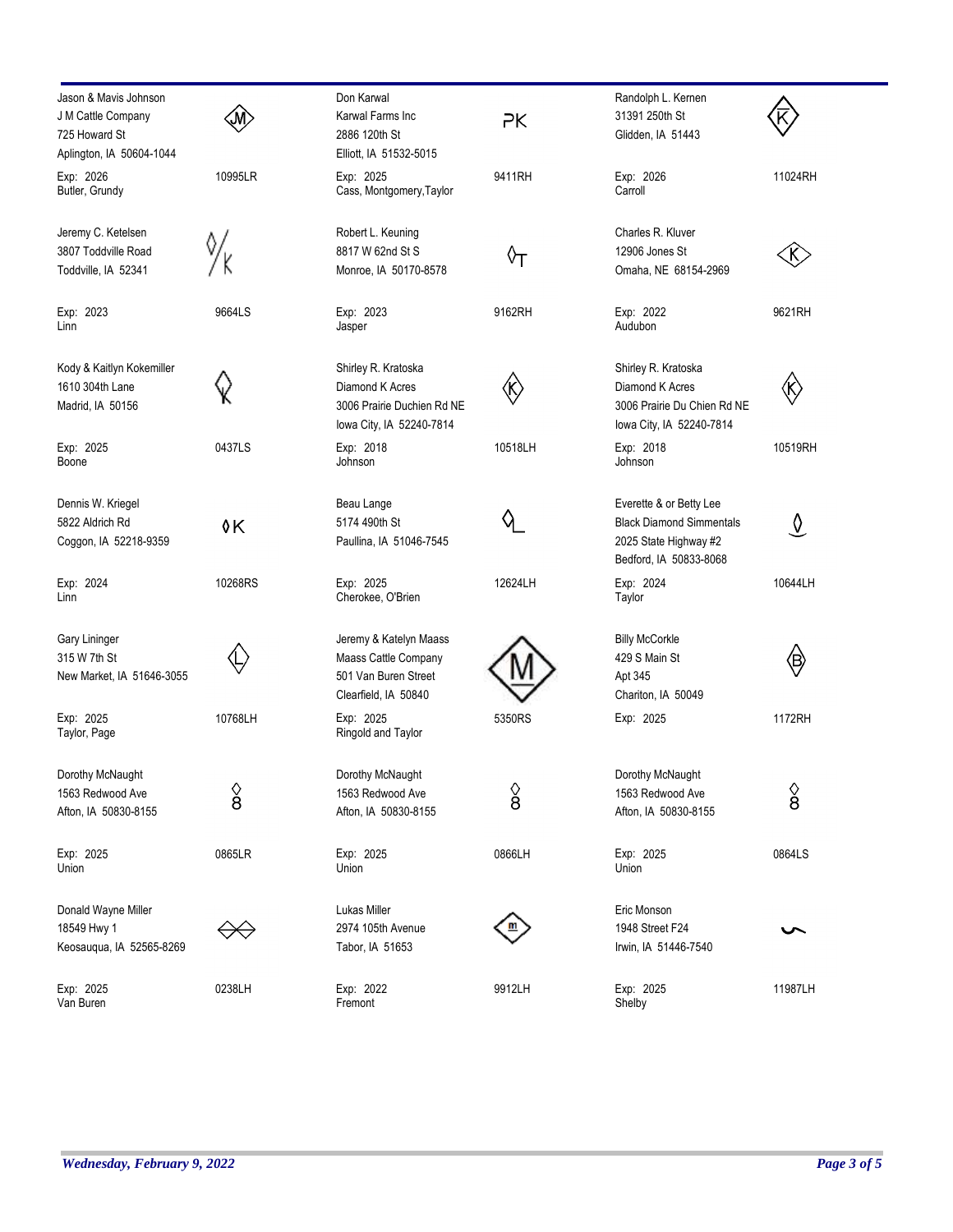| Scott A. Moore                |         | Karen Morey               |                | Monroe Casey Watson Peterson |                |
|-------------------------------|---------|---------------------------|----------------|------------------------------|----------------|
| 5161 105th St                 |         | 2792 280th St             |                | 2311 N Ave                   | _M}-           |
|                               | 伱       |                           | $\diamondsuit$ |                              |                |
| Lovilla, IA 50150             |         | Clarinda, IA 51632-4539   |                | Stanton, IA 51573-4065       |                |
| Exp: 2026                     | 11551LH | Exp: 2023                 | 11240LH        | Exp: 2024                    | 12529LH        |
| Marion                        |         | Page                      |                | Adams, Mills, Montgomery, P  |                |
| Jeffrey D. Pilgrim            |         | Steven Fred Pittmann      |                | Noel F. Ploessl              |                |
|                               |         |                           |                |                              |                |
| 31898 W Loop Rd               |         | 33627 Quartz Avenue       | ♦♦             | 2762 Carlton St              | 0D             |
| Sioux City, IA 51108-8540     |         | Kingsley, IA 51028-8511   |                | Dubuque, IA 52001-5537       |                |
| Exp: 2026                     | 12199LH | Exp: 2026                 | 12132RH        | Exp: 2026                    | 11562LH        |
| Plymouth, Story, Poweshiek    |         | Plymouth                  |                | Dubuque                      |                |
| Kevin W. Pope                 |         | <b>Scott Powell</b>       |                | <b>Scott Powell</b>          |                |
|                               | ΔΚ      |                           |                |                              |                |
| 16825 - 300th St              |         | 6459 130th St             | $\Diamond P$   | 6459 130th St                | ◊P             |
| Mason City, IA 50401-9354     |         | Blue Grass, IA 52726-9602 |                | Blue Grass, IA 52726-9602    |                |
| Exp: 2020                     | 11423RH | Exp: 2024                 | 11951LS        | Exp: 2024                    | 11950LR        |
| Cerro Gordo                   |         | Scott & Muscatine         |                | Scott & Muscatine            |                |
| <b>Scott Powell</b>           |         | Dalton Jake Probasco      |                | Kevin L. Puhrmann            |                |
| 6459 130th St                 |         | 27056 - 300th Ave         |                | 4323 Polk Avenue             |                |
|                               | ◊P      |                           |                |                              | .P             |
| Blue Grass, IA 52726-9602     |         | Moulton, IA 52572         |                | Paullina, IA 51046           |                |
| Exp: 2024                     | 11949LH | Exp: 2025                 | 0545LH         | Exp: 2025                    | 4781RH         |
| Scott & Muscatine             |         | Appanoose, Davis          |                | O'Brien                      |                |
| N. Ivyl Ransom                |         | Ken Reiser                |                | Doyle E. Richards            |                |
| 3214 Valleyview Ave           |         | PO Box 192, Hwy 76 N      |                | 2514 160th St                | ◊R             |
|                               |         |                           | $\bigotimes$   |                              |                |
| Truro, IA 50257-8102          |         | Waukon, IA 52172-0192     |                | Tingley, IA 50863-8817       |                |
| Exp: 2025                     | 6704RH  | Exp: 2026                 | 11021LH        | Exp: 2025                    | 3501LH         |
| Clarke, Madison               |         | Allamakee                 |                | Ringgold                     |                |
| Mark Riney                    |         | Thomas G. Roberts         |                | Donald L (Vern) Roberts      |                |
| 1660 S 15th Ave W             |         | 1559 165th St             | ՟ն             | 4620 NW 6th Dr               | $\,<$          |
| Newton, IA 50208              |         | Corning, IA 50841-8367    |                | Des Moines, IA 50313-2216    |                |
|                               |         |                           |                |                              |                |
| Exp: 2024                     | 9863RS  | Exp: 2025                 | 9869RR         | Exp: 2020                    | 6478RS         |
| Dallas, Guthrie & Adair, Polk |         | Adams, Cass               |                | Polk                         |                |
| Glen E. Roberts               |         | Rob Rudolphi              |                | Roy L Sargent                |                |
| 1923 125th St                 |         | Summit Farms              | ◊              | 3383 White Pole Road         |                |
|                               | 引       |                           | $\infty$       |                              | $\vartriangle$ |
| Corning, IA 50841-8348        |         | 10640 County Hwy D20      |                | Stuart, IA 50250             |                |
|                               |         | Alden, IA 50006-4814      |                |                              |                |
| Exp: 2027                     | 7397LR  | Exp: 2024                 | 12502RH        | Exp: 2025                    | 12592RH        |
| Adams, Cass                   |         | Hardin                    |                | Adair, Dallas, Guthrie       |                |